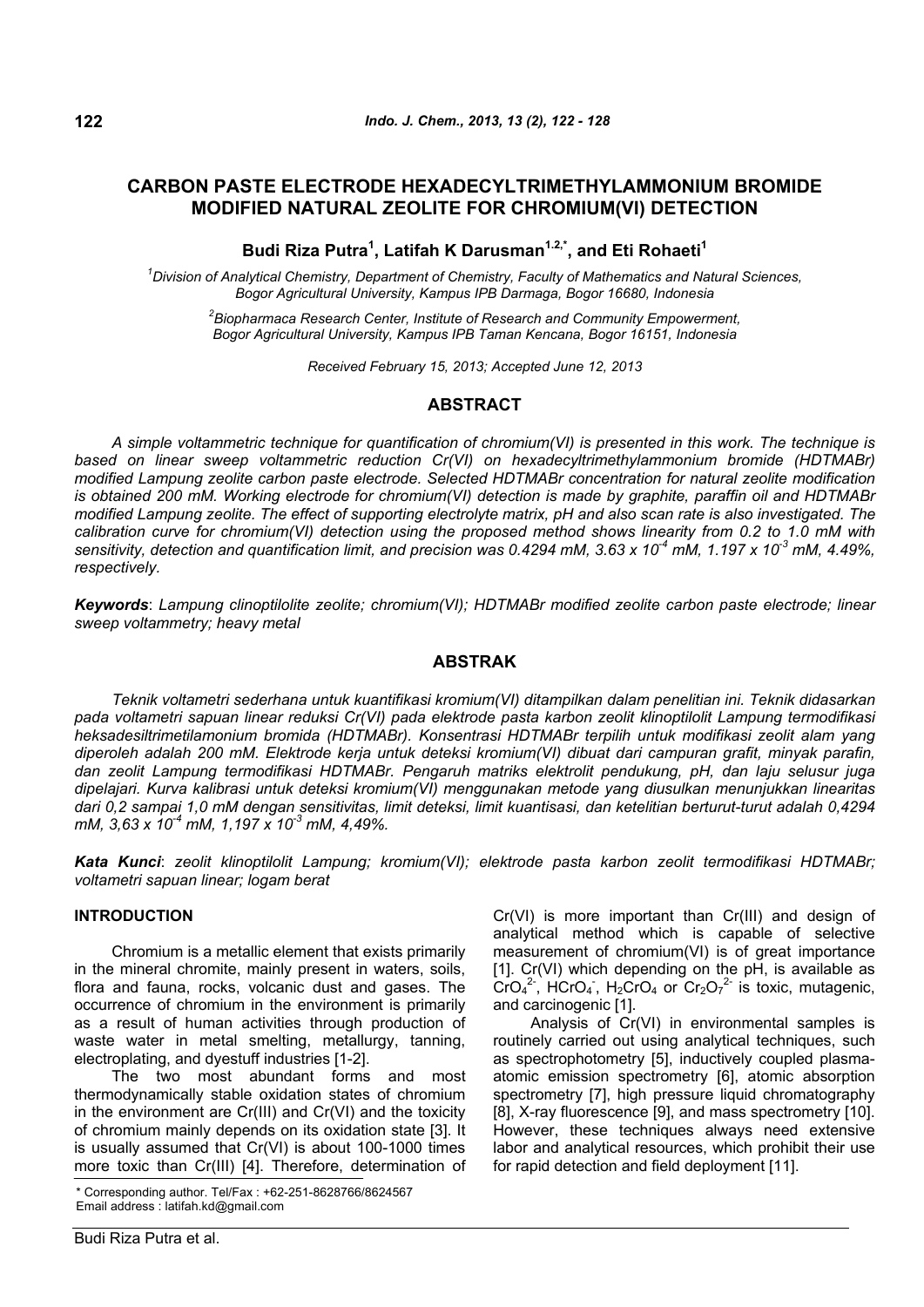Comparing to the analytical methods mentioned above, electrochemical techniques are very attractive for Cr(VI) analysis, owing to their high sensitivity, inherent simplicity, good selectivity and low cost [11]. There are various electroanalytical techniques have been used for determination of Cr(VI). Some of the most widely utilized electrode materials used for chromium determination and speciation studies are mercury based electrodes such as hanging mercury drop electrodes and mercury film electrodes whose potential toxicity and operation limitations discouraged its usage in analytical practice [3,11]. Solid electrodes, such as glassy carbon [12], carbon paste [2], gold [13], CTAB modified carbon paste electrode [14] have been widely used for Cr(VI) detection.

Zeolite is the most abundant of their natural category are crystalline microporous aluminosilicates with well-defined structures that consists of a framework formed by tetrahedra of  $SiO<sub>4</sub>$  and AIO<sub>4</sub>. The isomorphous substitution of  $Al^{3+}$  for  $Si^{4+}$  in the tetrahedra results in a negative charge on the zeolite framework that can be balanced by exchangeable cations. Therefore, zeolites can exchange cations but not anions. It has been demonstrated that the cationic surfactants have a great affinity to this negative charge. This property has been used to modify the external surface of zeolite by adsorbing a cationic surfactant to improve the anionic exchange capacity [15]. The cationic surfactants that are most commonly used to modify zeolites are usually long alkyl chains with a quarternary ammonium group at one end of the chain such as hexadecyltrimethylammonium (HDTMA) bromide [16]. The sorption of a cationic surfactant on external surface of a zeolite can be governed mainly by cationic exchange and hydrophobic interactions [17]. At low surfactant loading, the surfactant cations are exchanged with exchangeable cations of the zeolite until a monolayer of surfactant cations is formed at the external surface. At concentrations greater than critical micelle concentration (CMC), bilayer surfactant molecules (admicelle) is attached to external surface, where the outer layer of surfactant molecules is bound by hydrophobic interactions [18]. In this case a surfactant modified zeolite (SMZ) has produced with changing the external surface of the zeolite from negative into positive which now displays anion exchange capacity.

The carbon-paste electrode (CPE) was first introduced by Ralph N Adams in 1958 [19]. CPE and zeolite-modified carbon paste electrode (ZMCPEs) are widely used in various field of electrochemistry [20-21]. In comparison with ion-selective electrode based on polymeric membranes, ZMCPEs possess advantages such as ease of preparation and regeneration, stable response and very low Ohmic resistance [22]. These focus research have been extensively reviewed by Walcarius [23].

In this work, a natural abundant zeolite material originated from Lampung area was pretreated with 3 different conditions by physical (200 °C) and chemical (acid and alkaline). Cation exchange capacity (CEC) values of zeolite before and after treatment were compared and selected zeolite has the highest CEC value. Then natural zeolite was modified by HDTMA cation with different concentrations and selected SMZ has highest the adsorption capacity (Q) value. Chromate anion exchange capacity was performed to selected SMZ and characterized with FTIR. The resulted SMZ was used for modification of carbonpaste electrode (SMZ-CPE). The obtained electrode was used to determine Cr(VI) with voltammetry techniques.

## **EXPERIMENTAL SECTION**

## **Materials**

All chemicals with pro analysis grade were purchased from E. Merck and used as received without purification. Natural clinoptilolite zeolite as the object of the study was obtained from Lampung Province.

## **Instrumentation**

The zeolites were characterized by scanning microscope electron (SEM JEOL JSM-6510). Voltammetric measurements were carried out using eDAQ Advanced Electrochemistry System ERZ101. A single compartment cell was used for electrochemical measurements. An Ag/AgCl (saturated KCl) and Pt wire electrode were used as the reference and counter electrodes, respectively. All measurements were performed at room temperature.

## **Procedure**

## *Preparation and characterization of natural zeolite and SMZ*

The natural zeolite used in this study originated from Lampung. It was crushed and pulverized in mortar and sieved to a particle size 200 mesh. The powder was activated each with 1 M HCl, NaOH, and temperature 200 °C for several hours. The CEC of zeolite was determined by the method of Klute [24]. The external surface of zeolite was modified by adsorbing the cationic surfactant HDTMA-Br through similar procedures [25] with several modifications. In brief, the procedure was as follows: 2.5 g of activated zeolite was added to bottles 10 mL containing 0.1, 1, 10, 100, and 200 mM HDTMA-Br solutions and the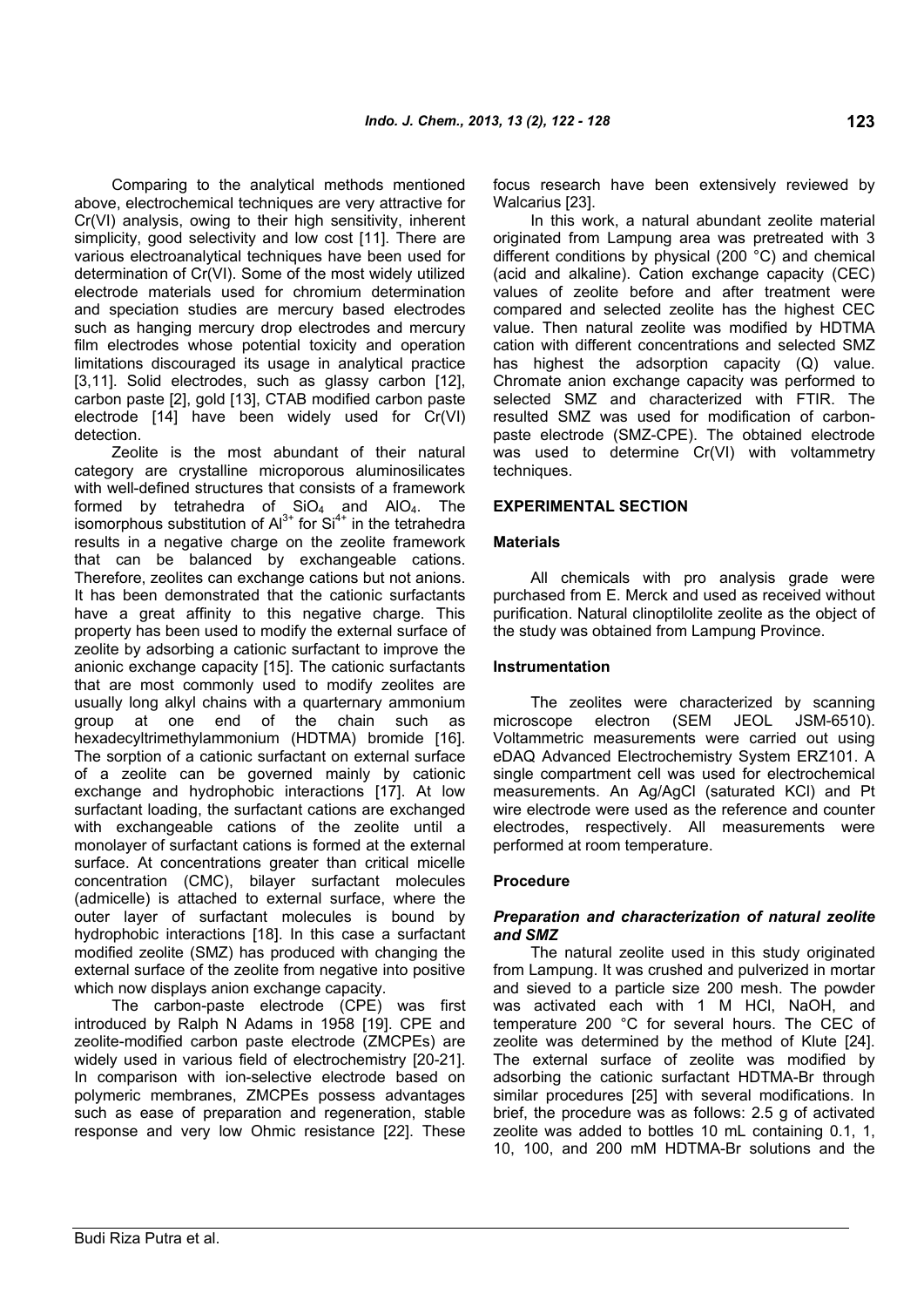suspensions were shaken at room temperature for 24 h then was left for 48 h. The mixture was then centrifuged and the solid was washed with water in order to remove unreacted monomers. Finally, the material was air dried. Hereafter, the organo-zeolite is abbreviated as SMZ.

Non-adsorbed HDTMA-Br in the filtrate were determined by spectrophotometric method using Bromophenol Blue (BPB) solution [26]. An experiment to determine optimum chromate anion concentration exchanged method by SMZ based on previously reported method [26].

## *Preparation of HDTMABr modified zeolite carbon paste electrode (SMZ-CPE)*

The SMZ-CPE was prepared at different ratios of HDTMABr modified zeolite/graphite fine powder/paraffin oil: 1:69:30, 2.5:67.5:30, 5:6.5:30, 7.5:62.5:30, 10:60:30 %(w/w) by hand-mixing of HDTMABr modified zeolite with graphite fine powder and paraffin oil. The carbon paste was packed firmly into hole of the electrode body (glass cylindrical tube, i.d. 3 mm). The electrical contact was established with a copper wire. The surface of the SMZ-CPE was then smoothed and polished on a weighing paper.

The supporting electrolyte  $HNO<sub>3</sub>$  0.3 M [3] was placed in the voltammetric cell with SMZ-CPE, Ag/AgCl (saturated KCl) and Pt wire electrode were used as working, reference, and counter electrodes, respectively. These 3 electrodes were immersed into the measuring solution and potential was scanned from -0.5 to 1.0 V vs Ag/AgCl using cyclic voltammetry. The peak current was appeared at a potential ~0.2 V vs Ag/AgCl. All electrochemical measurements were conducted at a room temperature. The electrodes were kept in open air when not in use. A series of optimization studies were made on linear sweep voltammetric parameters; optimized values of the parameters were: initial E: 500 mV, final E: -1000 mV, pulse width: 80 ms, pulse height: 2 mV, step period: 10 ms, and rest time: 2 s. Scan rate was varied by changing either step potential or pulse width.

## **RESULT AND DISCUSSION**

## **Activation of Zeolite**

Unlike synthetic zeolite structure can be predicted from its constituent compounds, natural zeolite has irregular structure depending on the conditions of its formation in nature. Therefore, use of natural zeolite as adsorbent required activation process. The activation process is necessary to remove specific ion from the structure of zeolite and locate more easily removable ones prior to any application of it for ion exchange

purposes. In practice, the result of any activation is the increase of zeolite content in a single cation, i.e. to bring the material to near homoionic form. The final homoionic or near homoionic state of the zeolite was found to improve their effective exchange capacity and performance in ion exchange applications [27].

CEC value of Lampung zeolite was obtained with different activation treatments. H-zeolite is a product of acid treatment and its CEC value (25.5 meq/100 g) decreased to 0.4 times smaller than original zeolite (42.40 meq/100 g). Acid treatment on natural zeolite not only removes impurities that block the pores of zeolite such as metal oxides compounds but also progressively eliminate cations and finally dealuminate the structure as the strength and duration of treatment increases [28]. Dealumination leads to the breaking of Al-O bonds, as well as a loss of crystallinity, particularly at low Si/Al ratios [29]. Thus, the negative charge on zeolite surface become reduced consequently the amount of exchangeable cations in zeolite become fewer.

Thermal process for zeolite activation aims to eliminate water molecules and organic substances impurities that exist in pores and framework zeolite. Dehydration and thermal treatment can also lead to cation migration, thereby influencing cation location and pore openings and ultimately will affect the equilibrium and kinetics of adsorption [28]. CEC value obtained thermal activation of zeolite (54.7 meq/100 g) showed an increasing was only about 1.3 times. It was indicated that natural zeolite contained little water vapor and volatile organic compounds that embedded on surface and pores of zeolite.

Zeolites with NaOH treatment produces Nazeolite (107.50 meq/100 g) and gives the highest CEC value, approximately 2.5 times than original zeolite. Zeolite with NaOH treatment will result dissolution process of silica which is one of main component in the zeolite framework [30]. Dissolved silica will cause changes in zeolite structure and silica reduction in the zeolite framework so that Si/Al ratio also decreased. It would result in increasing adsorption capacity and zeolite selectivity for polar molecules such as water vapor [31]. In addition to lowering Si/Al ratio, treatment of natural zeolite with NaOH also resulted in the loss of certain ions in the zeolite framework and replaced by Na<sup>+</sup> ions so that natural zeolite had near homoionic form [27]. This Na-form zeolite was expected had same relative pore size that will support when hexadecyltrimethylammonium bromide (HDTMABr) surfactant modified zeolite surface because positively charged hydrophilic head group will exchange charge primarily with Na<sup>+</sup> ions. Therefore, Na-form zeolite of Lampung was selected because adsorption capacity and selectivity of zeolite towards HDTMABr also would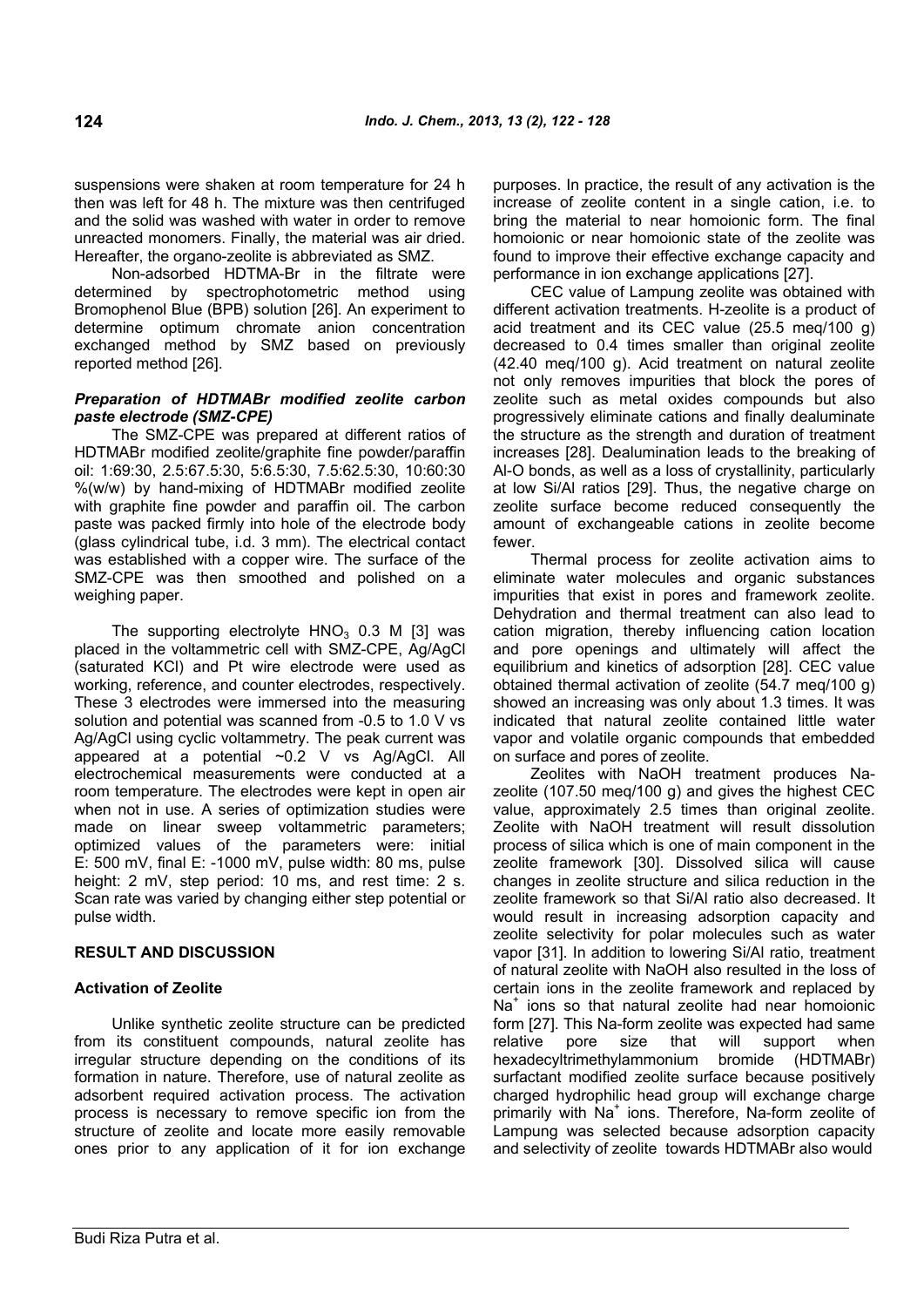

**Fig 1.** Chromate anion-exchange on (A) natural zeolite and (B) HDTMABr modified zeolite



**Fig 2.** Photomicrograph of (A) natural zeolite and (B) HDTMABr modified zeolite

be better.

## **Critical Admicelle Concentration (CAC) of Zeolite**

Zeolite has a net negative charge. Natural clinoptilolite has cavity dimension about 4.2-7 Å [32]. The diameter of carbohydrate chain of hexadecylammonium cation is 4 Å, the length is 23 Å, and the diameter of polar head  $-N^+(CH_3)_3$  is 6.94 Å which makes it too large to penetrate the largest channels in the clinoptilolite structure. Since it is the long hydrocarbon chain, it does not enter the channels in the clinoptilolite structure. Considering that HDTMABr is fastened to the active zeolite surface by its exchangeable complex (Na, Ca, K, Mg) the occupied area is equal to 102  $m^2/1$  g of the zeolite. Taking into account their size HDTMA cations may be immobilized only in meso and macropores on the clinoptilolite microcrystal surface. Diffusion of HDTMA cations into micropores is out of questions because of sizes of the clinoptilolite micropores (0.3 nm x 0.76 nm, 0.33 nm x 0.46 nm, and 0.26 nm x 0.47 nm) [33].

Result shows that amount of HDTMA cations adsorbed onto zeolite surface were increased 10 times (0.19-1.99 mmol/g) in the range 10-100 mM of HDTMABr. This may be due to formation of single layer (hemicelle) on the surface of Lampung zeolite. While the concentration of HDTMABr adsorbed was increased two fold (1.99-3.99 mmol/g) from 100-200 mM, the amount of HDTMABr adsorbed onto zeolite was also became two times. So it can be expected that in this concentration range, HDTMABr is starting to develop a double layer (admicelle). Nevertheless, it was decided not to raise the concentration of HDTMABr above 200 mM caused Wibowo [32] reported that CAC of Lampung clinoptilolite zeolite was 70 mM with adsorption capacity (Q) 0.1967 mmol/g.

## **Sorption of Cr(VI) onto Natural and HDTMABr Modified Zeolite**

The bilayer of HDTMABr surfactant on zeolite surface provide positiviely charge sites of  $-N^+(CH_3)_3$ groups which are presented to the surrounding solution and are balanced by counterions. The sorption of exchange of other anion involves the replacement of the weakly held counterions by more held counterions, such as Br replacement with chromate. Fig. 1 shows maximum adsorption of chromate on natural zeolite about 58.05 mg/g zeolite with initial concentration of Cr(VI) was 80 mM. While the concentration of HDTMABr was increased to 200 mM to modify zeolite surface also an increasing in the adsorption capacity of Cr(VI) equal to 148.56 mg/g zeolite. Thus, in this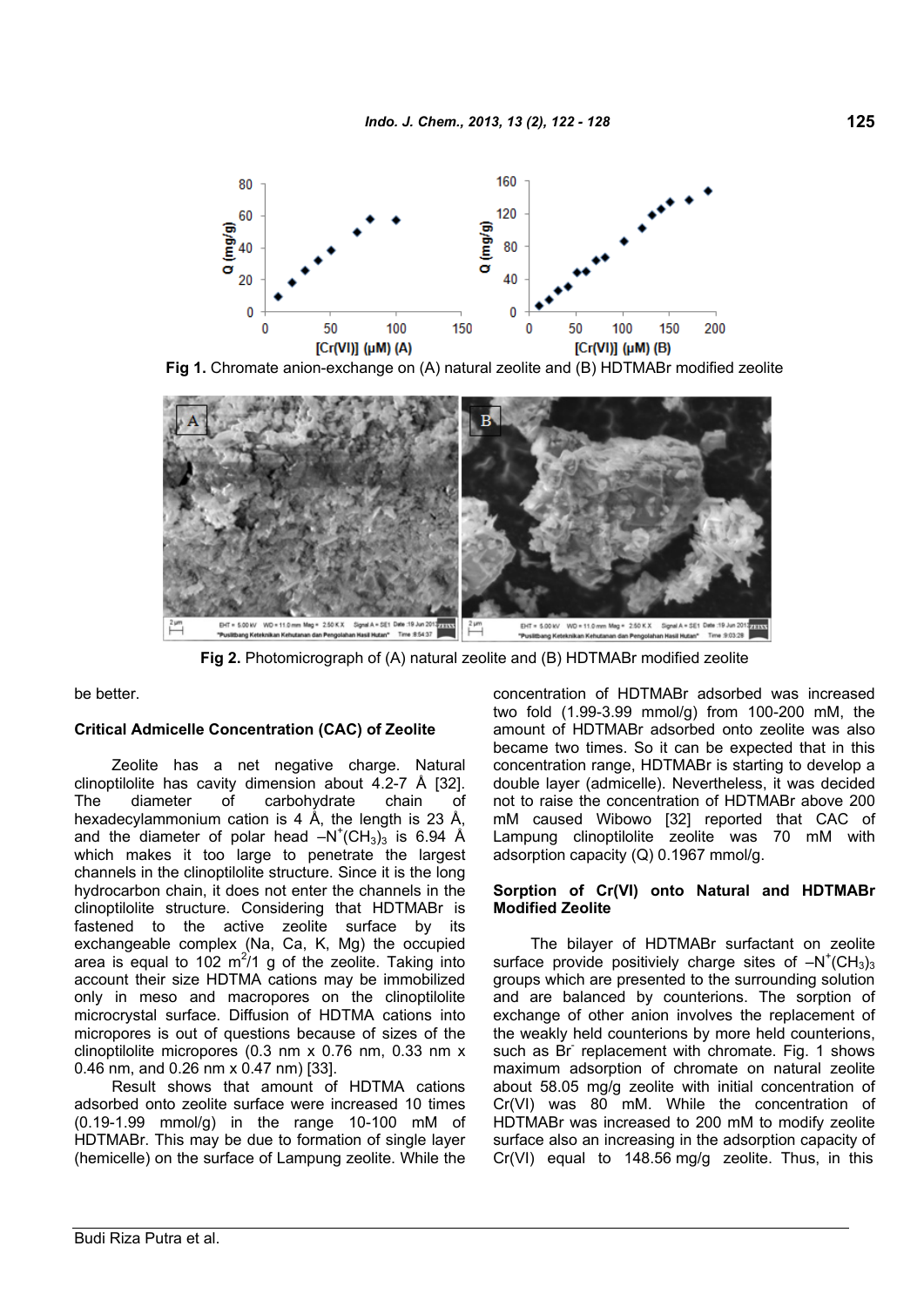

**Fig 3.** Cyclic voltammogram of 13 mM Cr(VI) in HNO<sub>3</sub> 0.3 M using CPE  $(-)$ , SMZ-CPE  $(-)$ , and gold electrode  $(-)$ 

experiment was selected 200 mM HDTMABr modified zeolite which has the highest adsorption of Cr(VI).

### **Characterization of Zeolite with SEM**

The surface of natural zeolite and HDTMABr modified zeolite were observed by using a SEM. This analysis revealed information about the details of the surface and morphology of the particles. Fig. 2 (A) presents natural zeolite image that displays partially developed crystalline laminar habits and conglomerates of compact crystals. In addition, crystals with a tabular habit which is typical of clinoptilolite are observed as well as the presence of a large variety and particle sizes. Fig. 2 (B) shows an image of the SMZ and the laminar crystals observed in natural zeolite cannot be seen clearly. This is because the surfactant was adsorbed on the external surface of the zeolite crystals and also possibility of formation the surfactant admicelles coating.

#### **Optimization of the Electrode Composition**

In the present work, voltammetric responses for SMZ-CPE prepared from HDTMABr modified zeolite and graphite mixtures, different ratios, were examined by cyclic voltammetric under identical conditions. Result shows measurement of 13 mM Cr(VI) using SMZ-CPE as working electrode by cyclic voltammetry technique with the highest response observed from 2.5% w/w ratio with peak current was 41.20 µA compared with another ratios (w/w) 1% (35.83 µA), 5% (33.13 µA), 7.5% (26.83 µA), and 10% (25.93 µA). The best sensitivity, reproducibility and mechanical stability were obtained with the amount of 2.5 mg of HDTMABr modified zeolite.



**Fig 4.** Cyclic voltammogram for reduction 13 mM at pH values of 0.5, 1, 2, and 3 on SMZ-CPE and with scan rate 100 mV/s

Hence, a quantity of 2.5 mg was chosen as optimum amount of natural zeolite.

The effectiveness of HDTMABr modified zeolite in the detection of Cr(VI) was investigated voltammetrically using solution containing Cr(VI) by comparing carbon paste electrode, gold electrode versus SMZ-CPE as working electrode. As depicted in Fig. 3, the gold electrode showed the lowest sensitivity towards the reduction of Cr(VI) which resulted small voltammetric signal in the potential range of 0.0-0.4 V (versus Ag/AgCl). In contrast the SMZ-CPE shows higher sensitivity than CPE for Cr(VI) reduction using cyclic voltammetry in a well defined peak with a peak potential of 0.2 V. There was no need for oxygen purging using the proposes method since Cr(VI) peak appears at potentials more positive than the oxygen peak and hence no interference was neither expected during experiments.

The effect of other parameters such as pH during measurement was investigated. Fig. 4 shows cyclic voltammogram for reduction of 13 mM Cr(VI) in adjustment pH to 0.5, 1, 2, and 3. As can be seen in Fig. 4, the reduction of Cr(VI) in pH 0.5 results in a sharp and well defined peak, while increasing the pH 0.5 to 1 reduces peak size quite significantly, while further increase to pHs 2 and 3 results effective disappearance of the reduction peak. This experiment demonstrates that the pH of the supporting electrolyte has a profound effect on the sensitivity, size and the shape of the chromium reduction peak on the SMZ-CPE. It is evident that a highly acidic solution is required for the analytically successful reduction of chromium and presence of a high concentration of protons (H<sup>+</sup>) is essential for the progress of this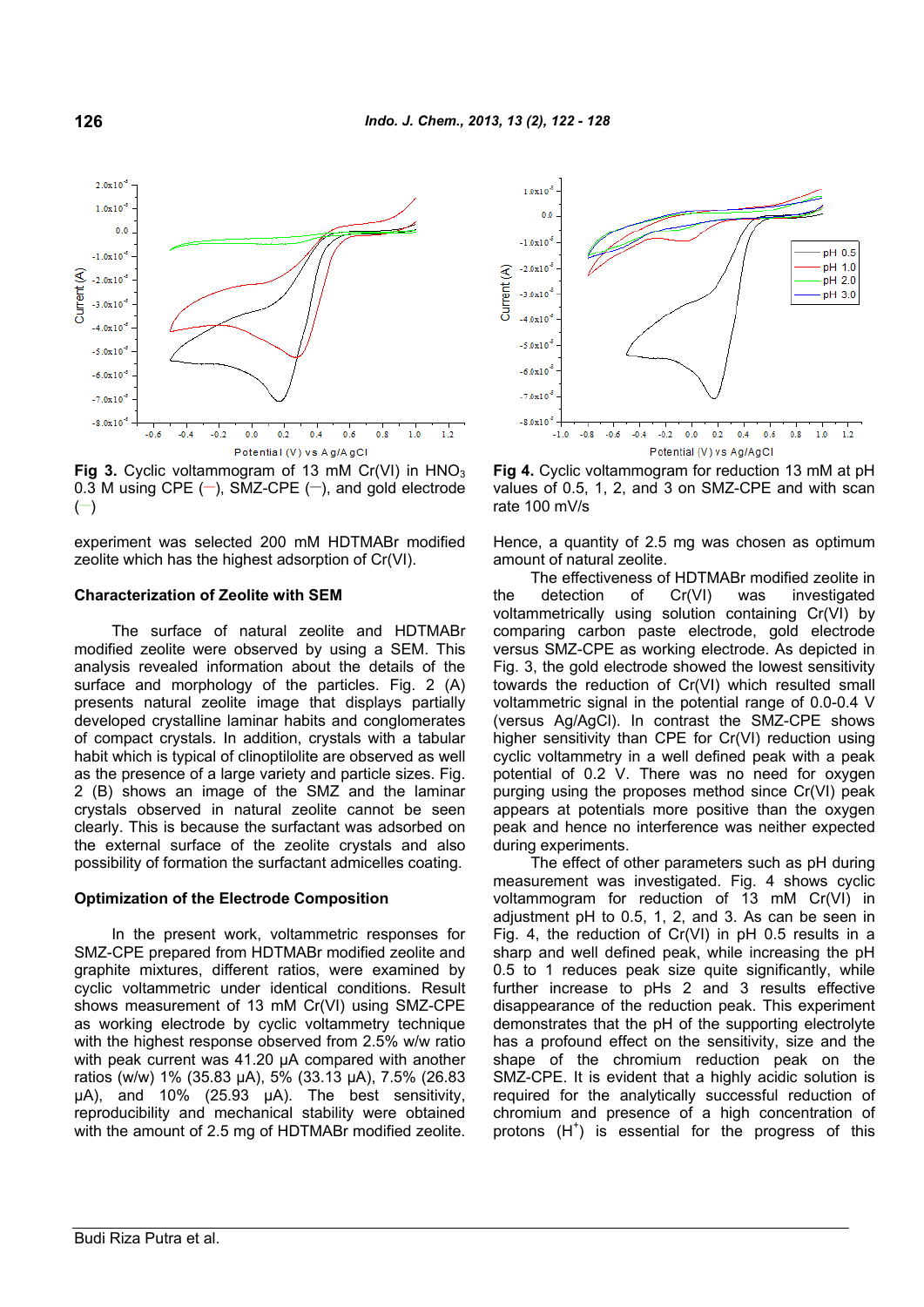

**Fig 5.** Measurement of 13 mM Cr(VI) using 3 different voltammetry techniques: linear swwp voltammetry (LSV), square wave voltammetry (SWV), and differential pulse voltammetry (DPV) on SMZ-CPE with scan rate 100 mV/s



**Fig 6.** Linear sweep voltammetric signal of 5 mM Cr(VI) on SMZ-CPE with scan rate 25, 50, 100, 125, 150, 175, 200, and 250 mV/s in 0.3 M HNO<sub>3</sub>

chromium reduction reaction. Therefore a strong inorganic acid (esp. nitric and sulfuric) at a concentration of 0.3 M was used analytically for chromium(VI) detection [3]. However, since pH 0.5 proved to be the optimum pH, 0.3 M HNO<sub>3</sub> which also provides pH value of ca. 0.5 can be used as an alternative supporting electrolyte with a simpler matrix.

In the aqueous phase, chromate exists in different ionic forms  $(HCrO<sub>4</sub>-, Cr<sub>2</sub>O<sub>7</sub><sup>2</sup>, CrO<sub>4</sub><sup>2</sup>, HCr<sub>2</sub>O<sub>7</sub>).$  The distribution of Cr(VI) species is dependent on both the total concentration of Cr(VI) and pH of the equilibrium solution. The following equations describe the distribution of chromium species in aqueous solution [34]:

 $H_2$ CrO<sub>4</sub>  $\rightleftharpoons$  HCrO<sub>4</sub><sup>-</sup> + H<sup>+</sup> (K<sub>1</sub>: 1.21)  $HCrO_4^- \stackrel{\longrightarrow}{\leftarrow} H^+ + CrO_4^2$ <sup>-</sup> (K<sub>2</sub> : 3 x 10<sup>-7</sup>)  $2HCrO<sub>4</sub> = Cr<sub>2</sub>O<sub>7</sub><sup>2-</sup> + H<sub>2</sub>O (K<sub>3</sub> : 35.5)$ 

 $HCr_2O_7 = H + Cr_2O_7^2$  (K<sub>4</sub> : 0.85)

The  $CrO<sub>4</sub><sup>2</sup>$  anion prevails in basic or slightly acidic solution while the  $Cr_2O_7^2$  anion is dominant in acidic Cr(VI) aqueous solution pH aqueous [15]:

 $\text{CrO}_4^2$  (pH > 6.5)  $\rightleftharpoons$  HCrO<sub>4</sub> (pH 4-6)  $\rightleftharpoons$  Cr<sub>2</sub>O<sub>7</sub><sup>2</sup> (pH < 4) Since both anionic is the predominant form of the chromium species at the conditions used in this work, the sorption mechanism can be shown by the following reaction [2]:

 $RAN^+ + HCrO_4^- \stackrel{\epsilon}{\Longrightarrow} [R_4N^+] HCrO_4^-$ 

$$
2R_4N^+ + Cr_2O_7^2 = [R_4N^+]_2Cr_2O_7
$$

Where,  $R_4N^+$  represents the anion-exchange sites of HDTMA surfactant on SMZ. Thus, when the SMZ-CPE is immersed in the chromate solutions, an anion exchange reaction occurs between the anion on the electrode surface (Br<sup>-</sup>) and CrO<sub>4</sub><sup>2-</sup> in the solution [15].

#### **Optimization of Simple Voltammetry Technique**

Square wave voltammetry (SWV), differential pulse voltammetry (DPV) and linear sweep voltammetry (LSV) methods without any deposition or accumulation stage were compared. Fig. 5 shows value of peak current which is obtained from 3 different voltammetry techniques for 13 mM Cr(VI) measurements in a  $0.3$  M HNO<sub>3</sub> on SMZ-CPE. As can be seen in Fig. 5 LSV method has the greatest sensitivity and also more stability for the measurement of Cr(VI), in terms of peak shape, peak size and peak position. Therefore, the linear sweep voltammetry technique was adopted as the techniques of choice for the detection of chromium(VI) throughout this study.

The effect of scan rate on the reduction peak of  $Cr(VI)$  in solution of 5 mM chromate in 0.3 M HNO<sub>3</sub> was investigated from 25 to 250 mV/s (Fig. 6), and there is linear relationship was achieved between the current and the scan rate or square root of scan rate which suggests that the mass transfer of Cr(VI) ions is under combined control of diffusion and adsorption. The peak current  $(I_0)$  versus the square root of scan rate  $(V^{1/2})$ was also obtained and it showed linear regression as followed:

 $I_{\text{pc}}$  SMZ-CPE = 1.8812  $V^{1/2}$  – 0.6066  $R^2$  = 0.9406 which is expected for a diffusion controlled system. A scan rate 100 mV/s was selected as a compromise between the reduction peak sensitivity and peak shape.

### **Analytical Characteristics**

The linear range for Cr(VI) measurement was evaluated 6 replicates. The peak current increased linearly with  $Cr(VI)$  concentration over 0.2 mM  $-1.0$ mM  $(r^2 = 0.9669)$  with scan rate 150 mV/s. Sensitivity,